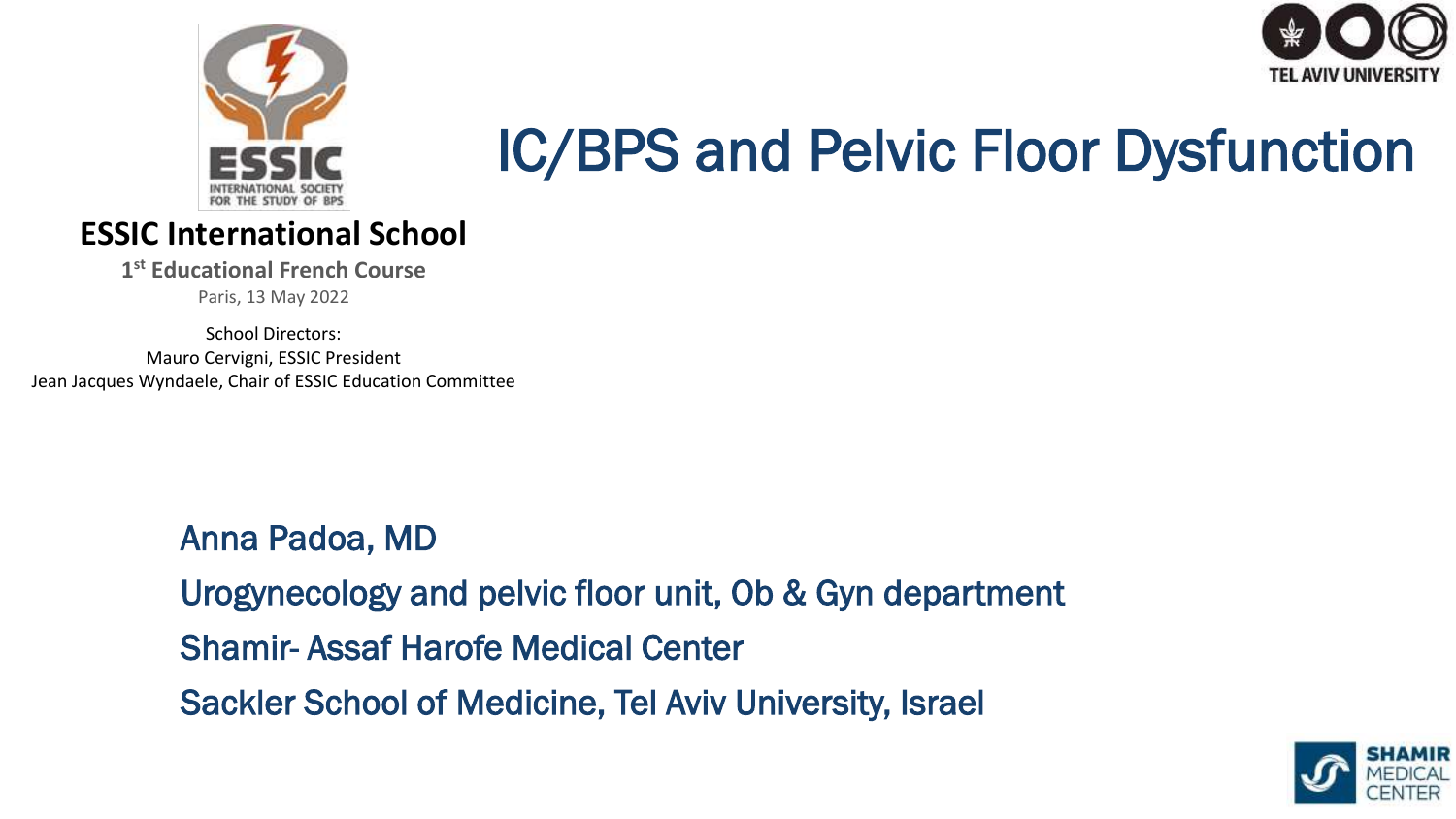

#### **ESSIC International School**

**1 st Educational French Course** Paris, 13 May 2022

School Directors: Mauro Cervigni, ESSIC President Jean Jacques Wyndaele, Chair of ESSIC Education Committee

#### **Disclosures**

I have had no collaboration with companies with commercial interests operating in the healthcare area , and I have not been involved in consulting assignments.

I receive annual royalties from Springer for "The Overactive Pelvic Floor" book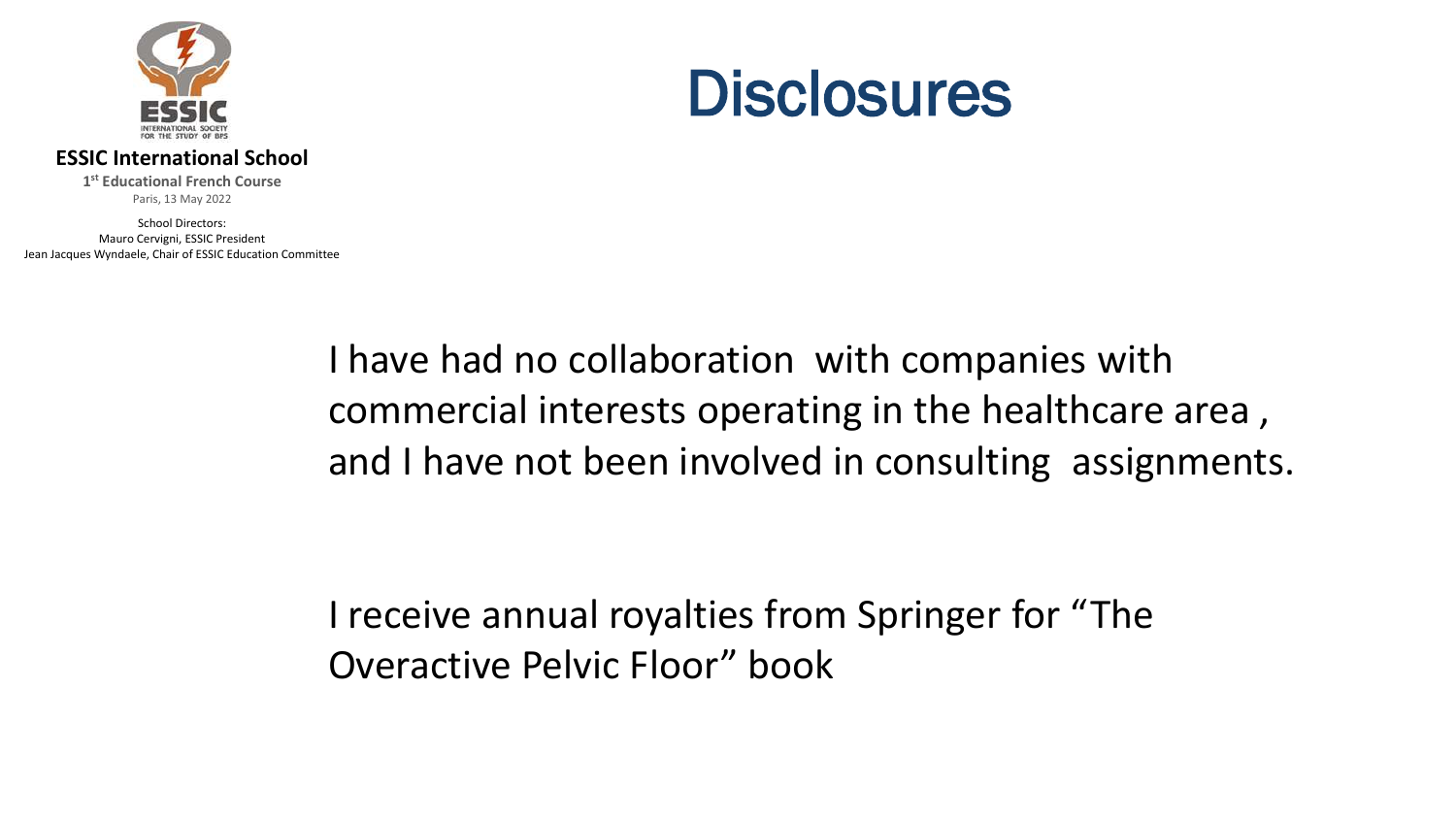



### Overactive Pelvic Floor- OPF

#### (IUGA)/international continence society (ICS) joint report on the terminology for female pelvic floor dysfunction: Overactive Pelvic Floor:

"A condition in which the pelvic floor muscles do not relax, or may even contract when relaxation is functionally needed, for example during micturition or defecation".

Haylen BT, et al, Neurourology and Urodynamics 2009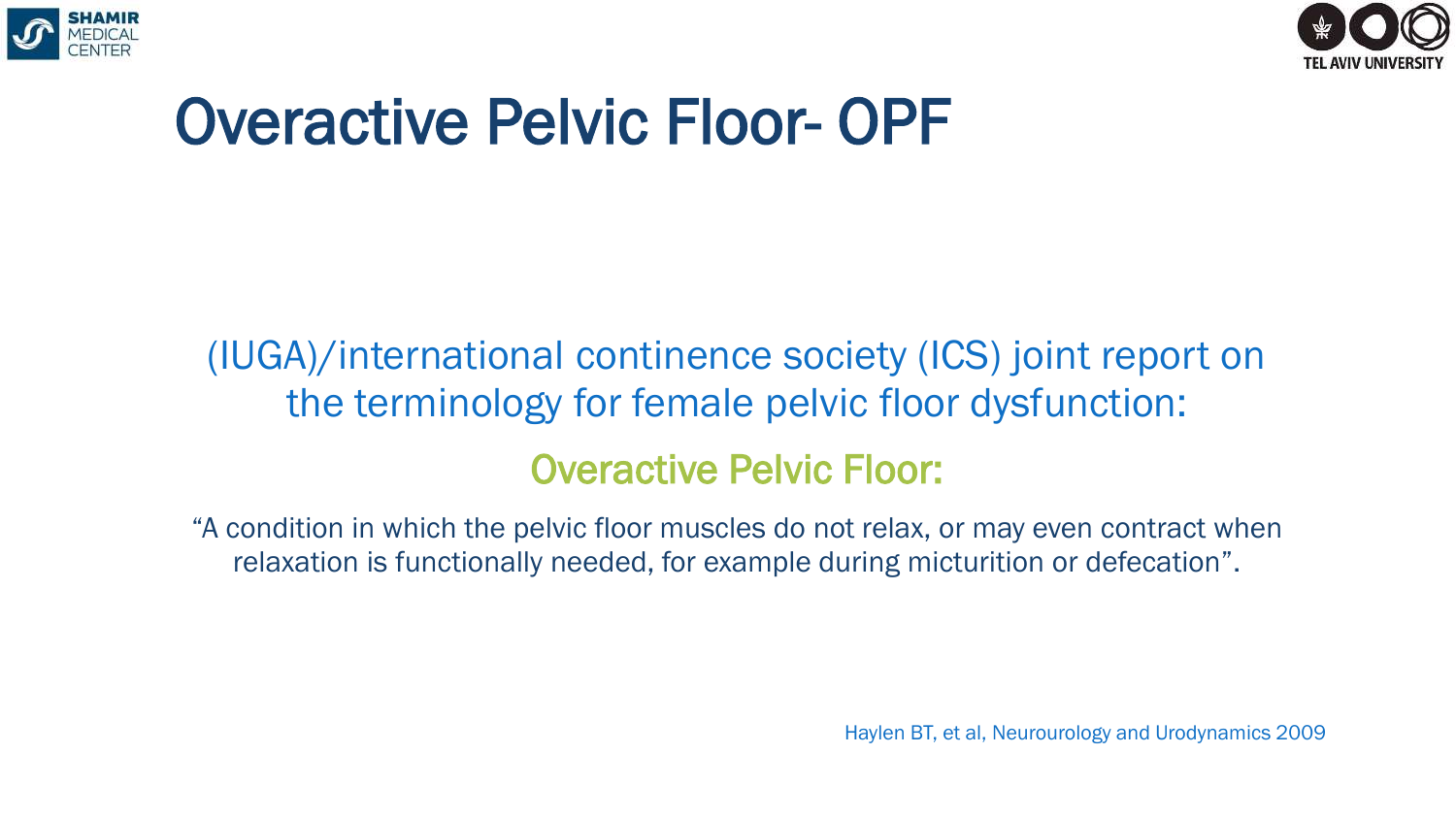



### OPF and co-morbid conditions

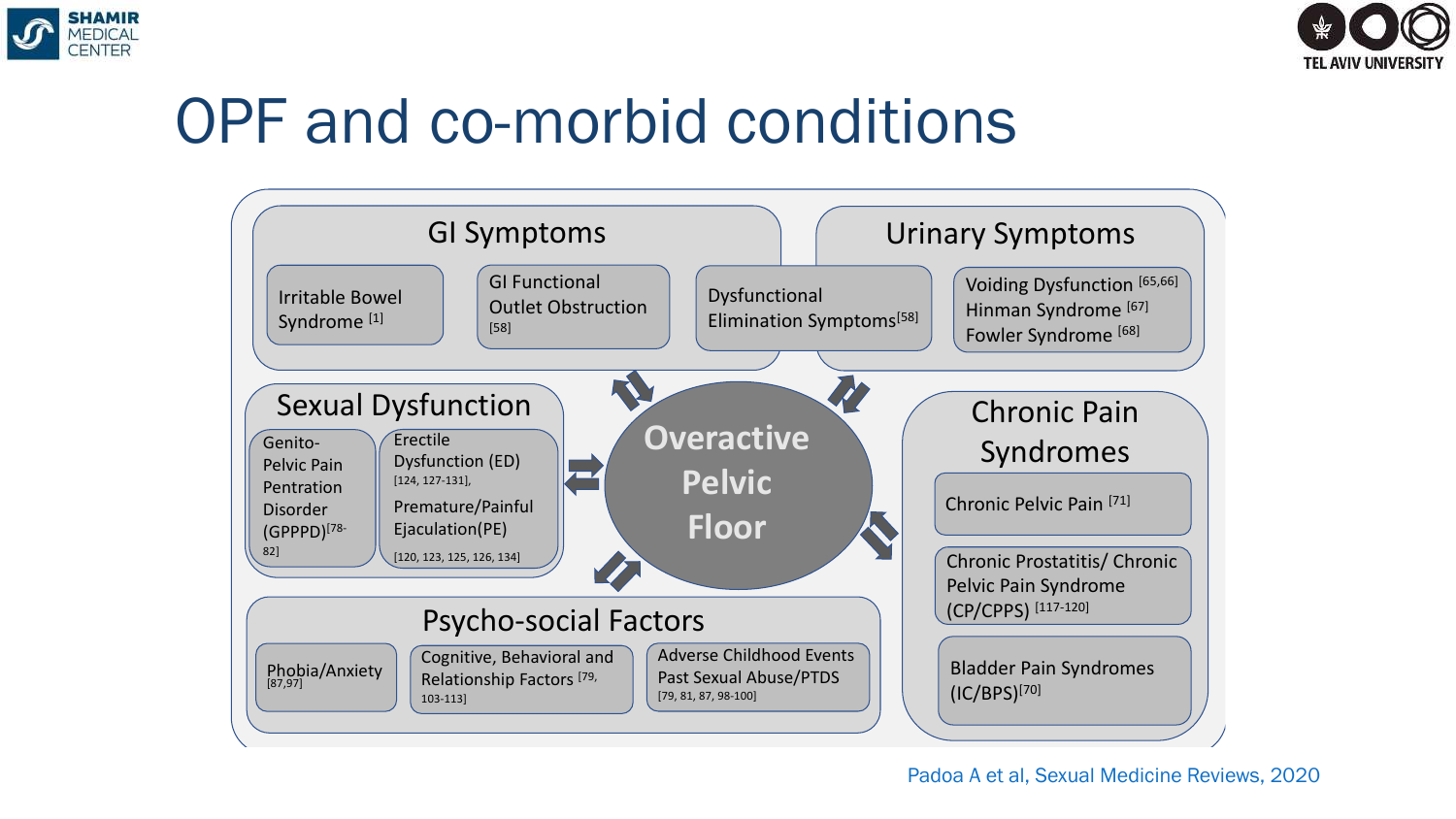



#### OPF and IC/BPS

#### ■ Peters et al., 2007:

- *Pelvic Floor Overactivity is present in up to 85% of IC/BPS patients.*
- *87% prevalence of levator ani pain at the ischial spine on pelvic examination in women with IC/BPS*
- Montenegro et al, 2010:
	- The frequency of clinically detected pelvic muscle tenderness was significantly higher in women with CPP than in healthy volunteers (58.3% vs 4.2%, P < 0.001)

Peters KM, et al, Urology, 70: 16, 2007 Montenegro ML et al, Pain Med, 2010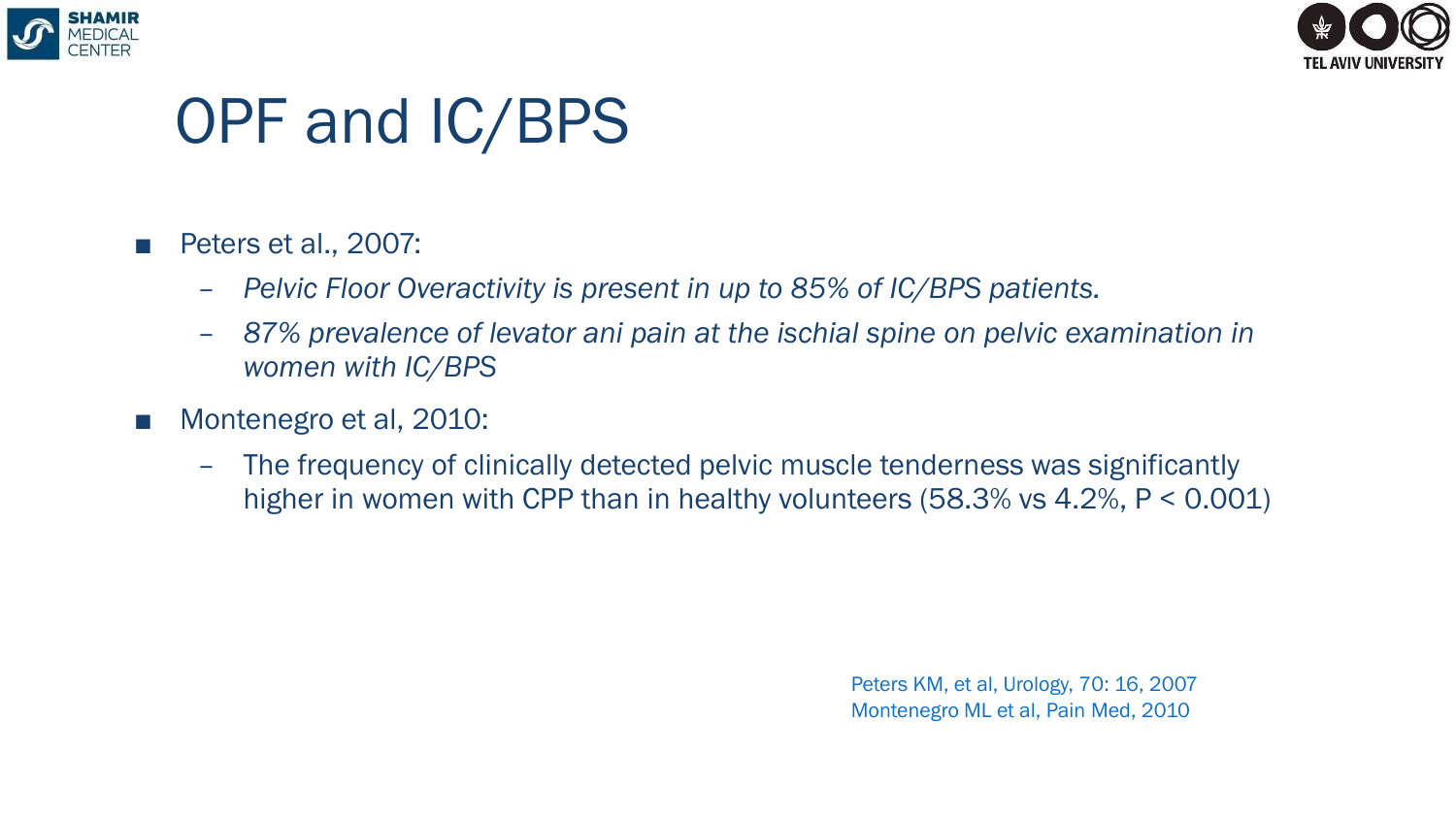



#### Pathophysiology of OPF

- From a biomedical perspective:
	- *pelvic floor overactivity may be the result of altered voluntary activation or reflex control of the pelvic floor muscles*
- From a psychosocial perspective:
	- *overactivity may reflect anxiety, or be a learned response based on previous experiences, especially of pain or trauma*

Hampson et al, The Journal of Pain 2013 Leeuw et al, J Behav Med 2007 Benoit-Piau et al, The Clinical Journal of Pain 2018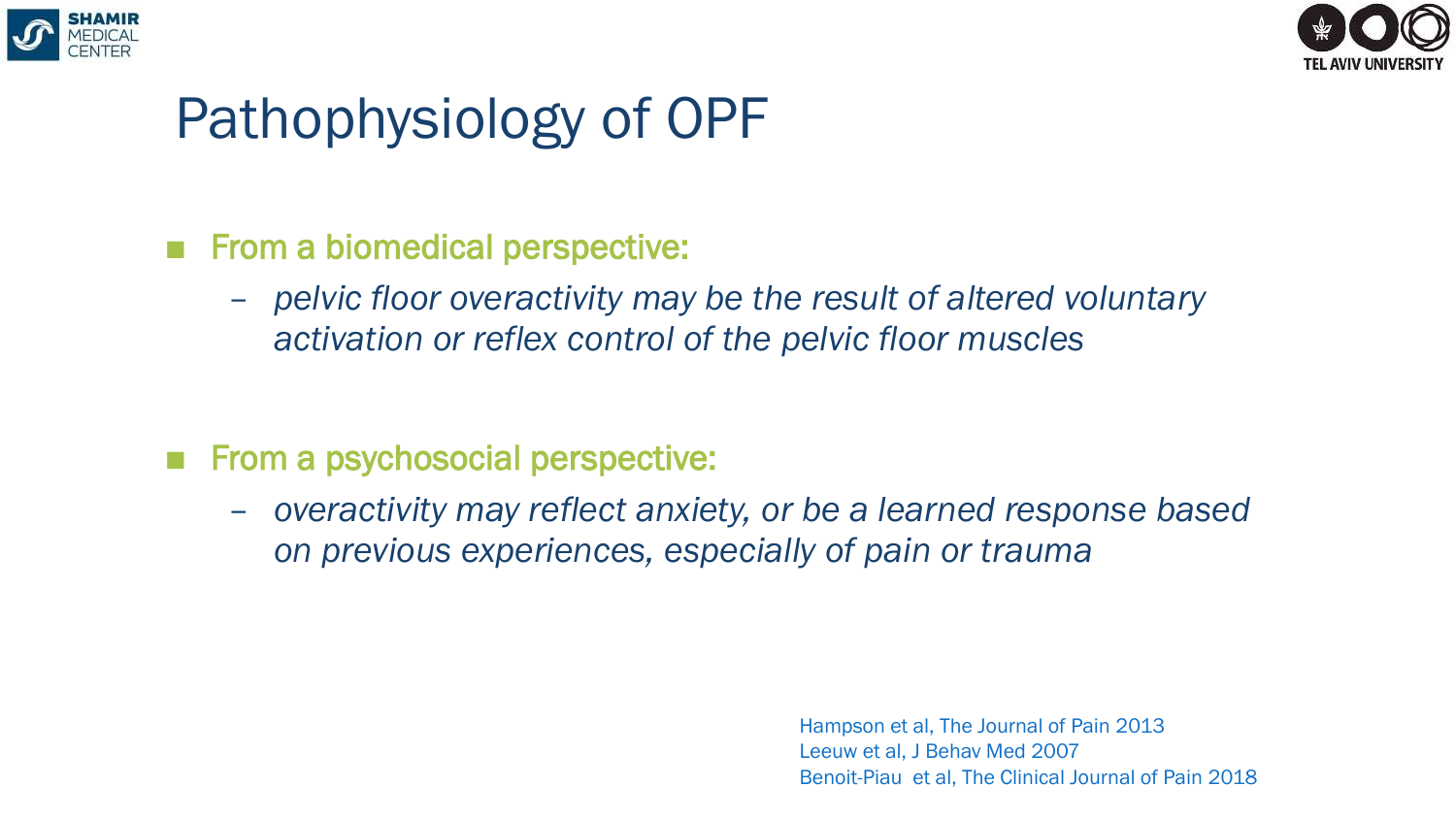



#### Pathophysiology of OPF in IC/BPS

- OPF is often associated with chronic, persistent, or recurrent pain
- When pain is experienced over a prolonged period, it is associated with alterations in peripheral and central pain processing:
	- *reductions in pain threshold*
	- Hyperalgesia: *a more widespread distribution of the pain*
	- Allodynia: *sensations of touch, pressure, or other normally non-painful stimuli being perceived as painful.*
- Tenderness on palpation is a key identifying feature of chronic pelvic pain in women.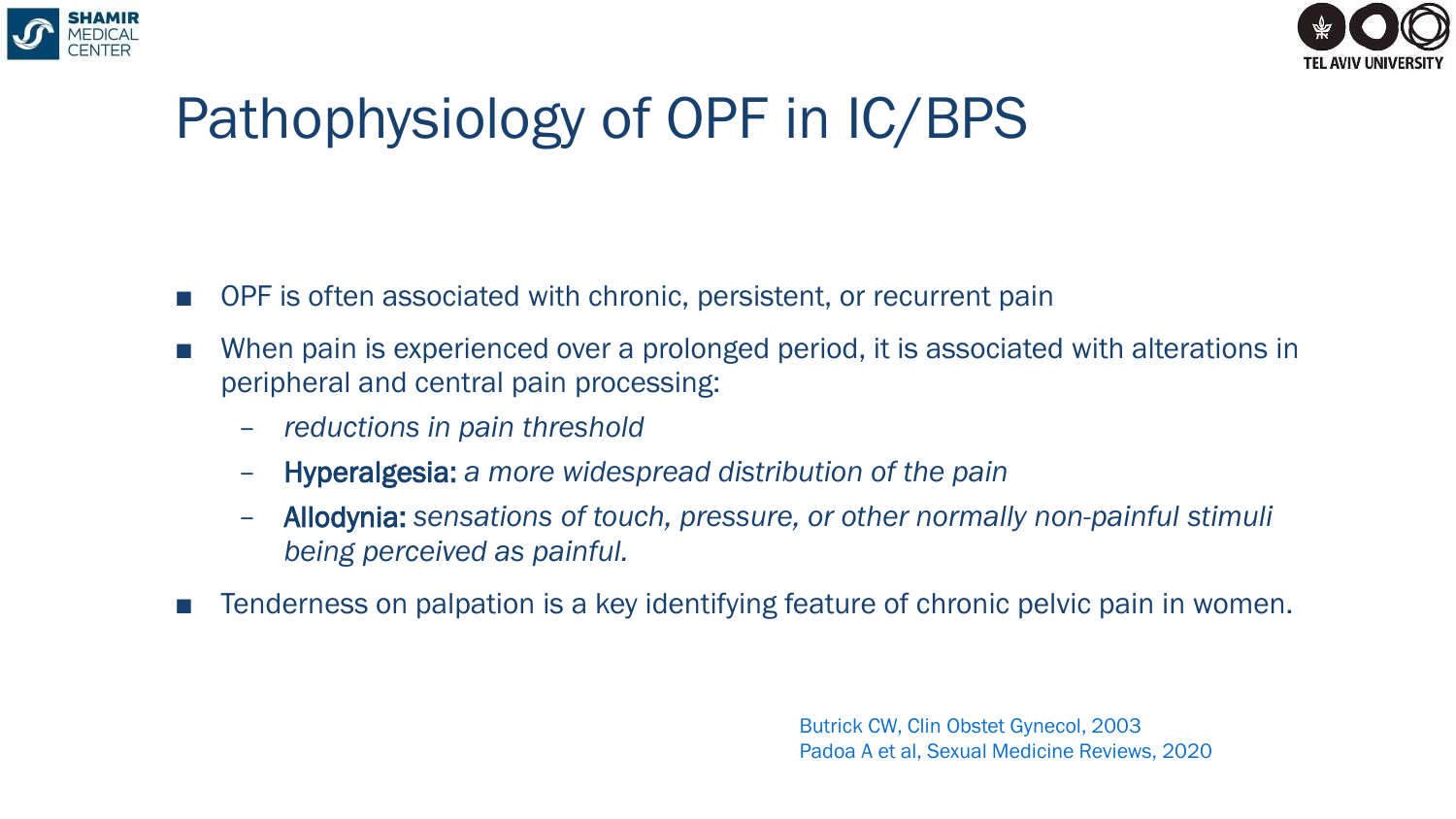



#### Pathophysiology of OPF in IC/BPS

- Following changes in pain processing:
	- 1. Protective, defensive, or withdrawal responses *seen in the pelvic floor muscles may be enhanced, and thus, pelvic floor overactivity may, in turn, become persistent.*
	- 2. The central nervous system is primed to support a cycle of overactivity*, where more pain leads to more dysfunction, then more anxiety, and, in turn, more overactivity.*
	- *3. Viscero-visceral hyperalgesia ("cross-talk" of pelvic viscera with shared innervation), and occurrence of a* viscero-muscular reflex*, causing PFM tenderness and spasm*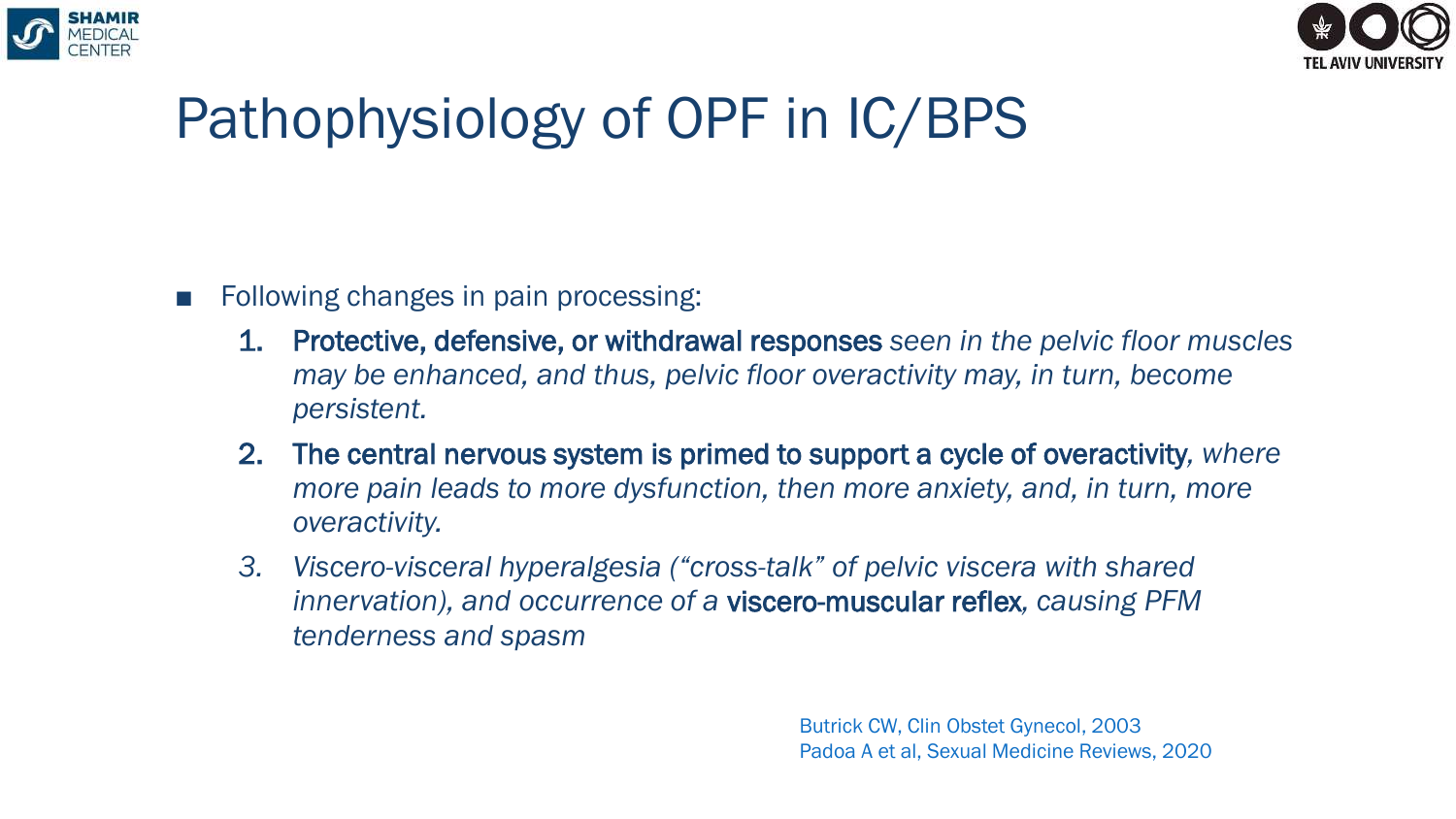







Thibault-Gagnon & Morin, J Sex Med 2015;12:2178–2189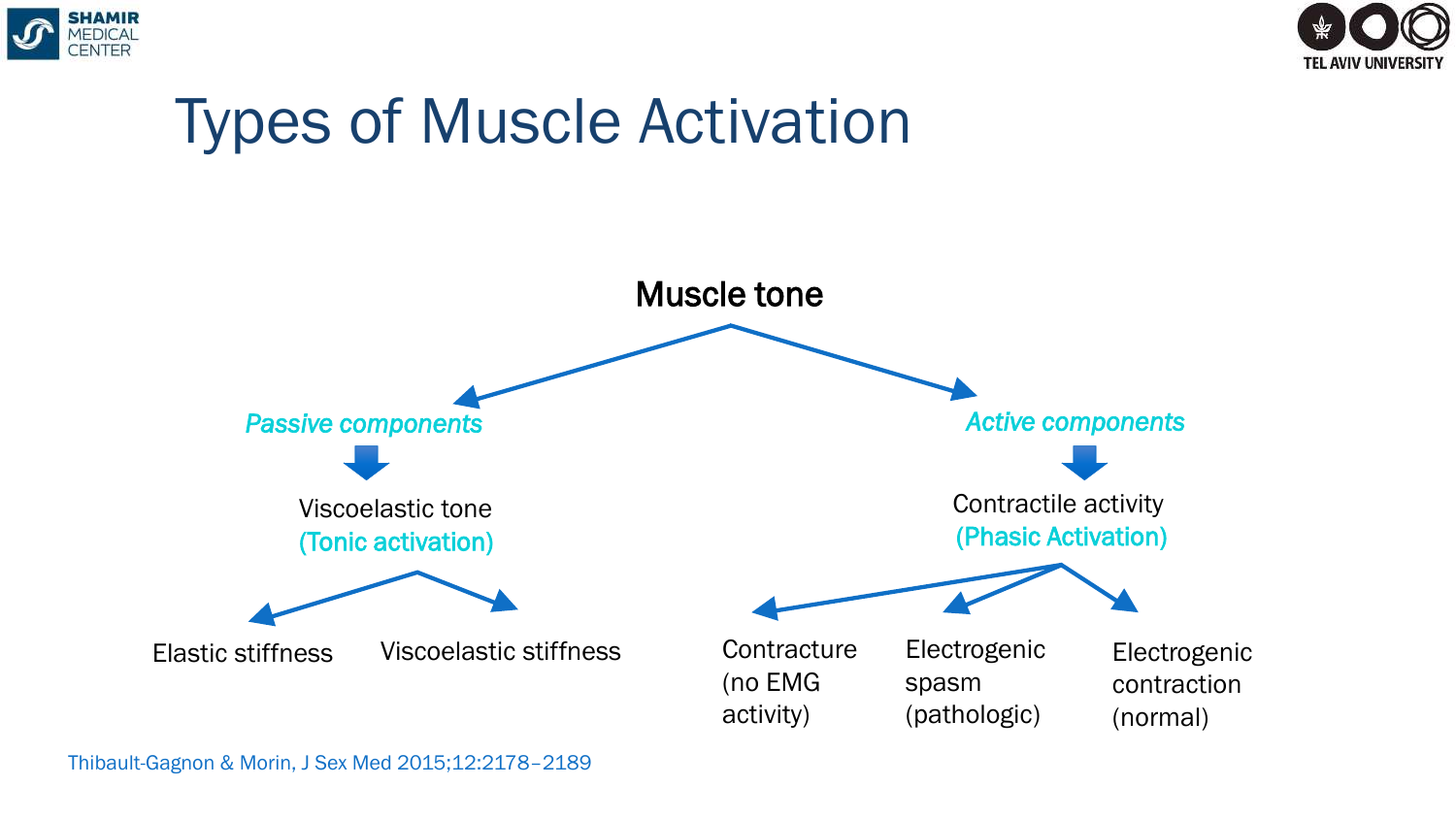



#### PFM assessment tools

|           | <b>Digital palpation</b><br>The most common technique to appraise PFM<br>tone in clinical practice due to its rapidity and<br>ease.<br>Contested as an assessment method because of<br>its subjectivity and lack of precision/ sensitivity | <b>EMG</b><br>The only tool that can directly assess PFM<br>$\bullet$<br>activity<br>EMG by surface electrodes may be contaminated<br>$\bullet$<br>by signals by other nearby muscles<br>Needle electrodes usage limited by pain<br>$\bullet$<br>Intravaginal probes<br>$\bullet$                |
|-----------|--------------------------------------------------------------------------------------------------------------------------------------------------------------------------------------------------------------------------------------------|--------------------------------------------------------------------------------------------------------------------------------------------------------------------------------------------------------------------------------------------------------------------------------------------------|
| $\bullet$ | <b>Dynamometry</b><br>Can measure PFM strength and resistance<br>Mainly used in research<br>Mainly assess vaginal resting tone                                                                                                             | <b>Trans-perineal US</b><br>Very good inter-rater and test/re-test reliability in<br>$\bullet$<br>men and women<br>Does not involve insertion: advantage with pelvic<br>$\bullet$<br>pain<br>No direct measures of PFM tone, cannot<br>$\bullet$<br>discriminate between active and passive tone |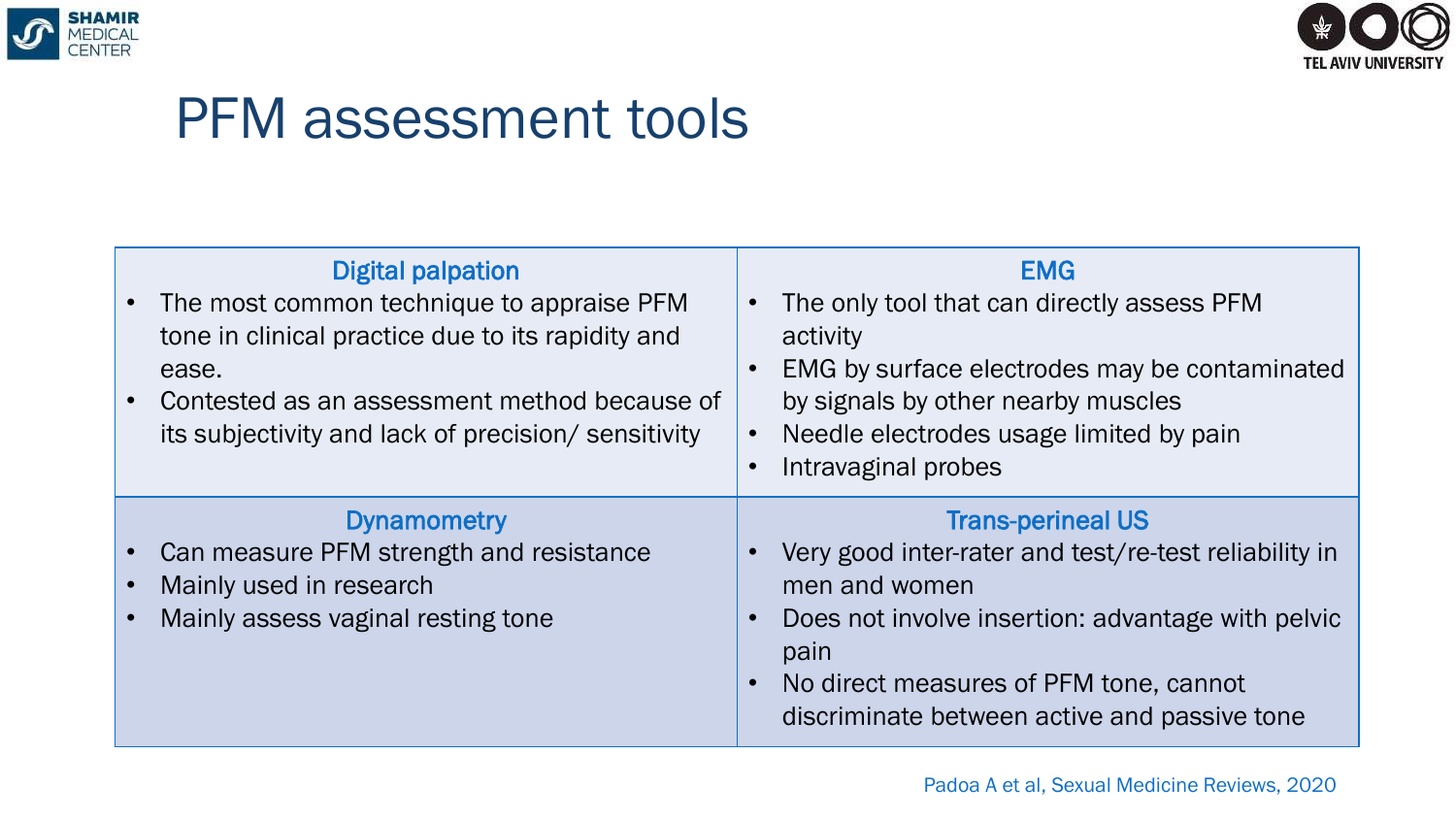



### PFM activation in IC/BPS: Increased viscoelastic tone (tonic activation)

- Loving et al, 2014:
	- *Women with CPP had higher PFM resting tone compared with pain-free controls.*
- Dias et al. 2020:
	- *Twelve of fifteen women with IC/BPS (80%) demonstrated shortened PFM alignment at rest compared to two of fifteen controls (13.3%) (p<0.01)*
	- *On EMG, average resting tone was found to be significantly increased in the IC/BPS group*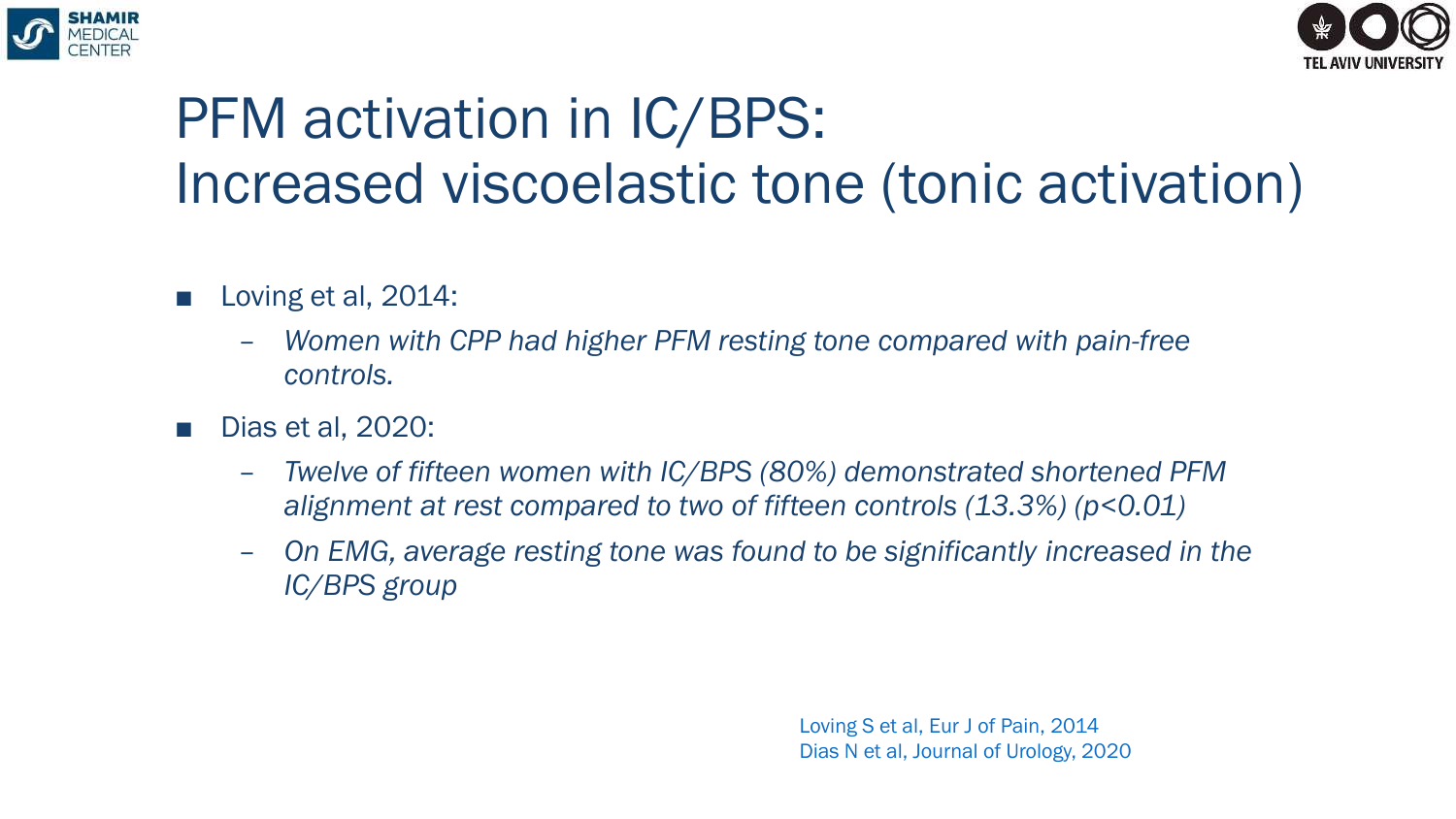



### PFM activation in IC/BPS: Increased contractile activity (phasic activation)

- Loving, 2014:
	- Women with CPP had decreased maximal PFM strength and relaxation capacity compared with pain-free controls.
- Dias, 2020:
	- *EMG: no significant alterations were observed in average contraction amplitude between IC/BPS and controls*

Loving S et al, Eur J of Pain, 2014 Dias N et al, Journal of Urology, 2020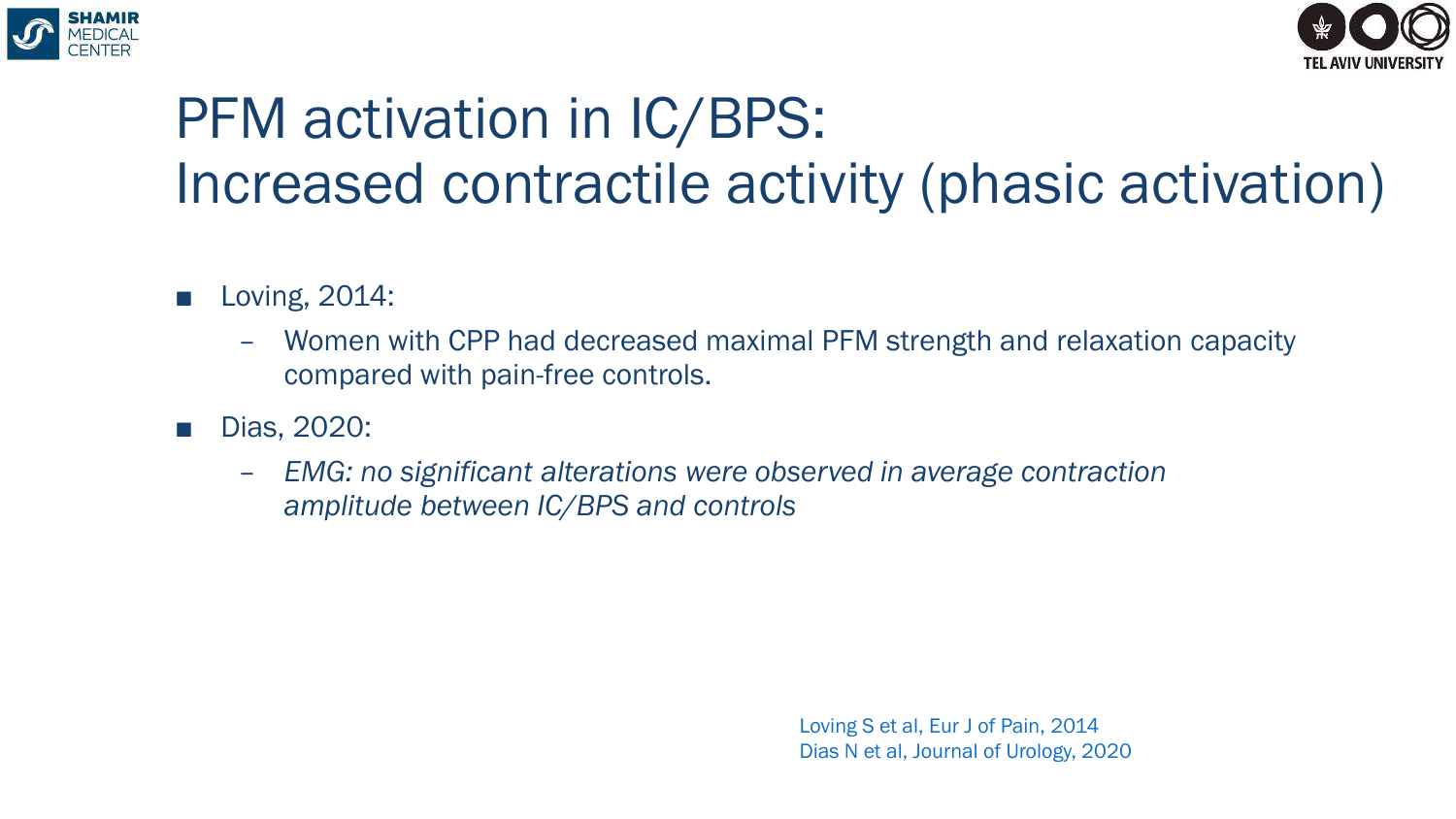



# PFM activation in  $IC/BPS$ : Myofascial "trigger points"

- **Bassaly, 2011:** 
	- *Myofascial pain was identified in 78.5% of interstitial cystitis patients*
	- *67.9% of interstitial cystitis patients had six or more separately identifiable trigger points.*
- Loving et al, 2014:
	- *Enhanced PFM pressure-pain sensitivity measured by palpometry during examination was also associated to CPP.*
- Dias, 2020:
	- *Myofascial trigger points were present in thirteen of fifteen women with IC/BPS (86.7%) and two of fifteen controls (13.3%) (p<0.01).*

Bassaly R et al, Int Urogynecol J, 2011 Dias N et al, Journal of Urology, 2020 Loving S et al, Eur J of Pain, 2014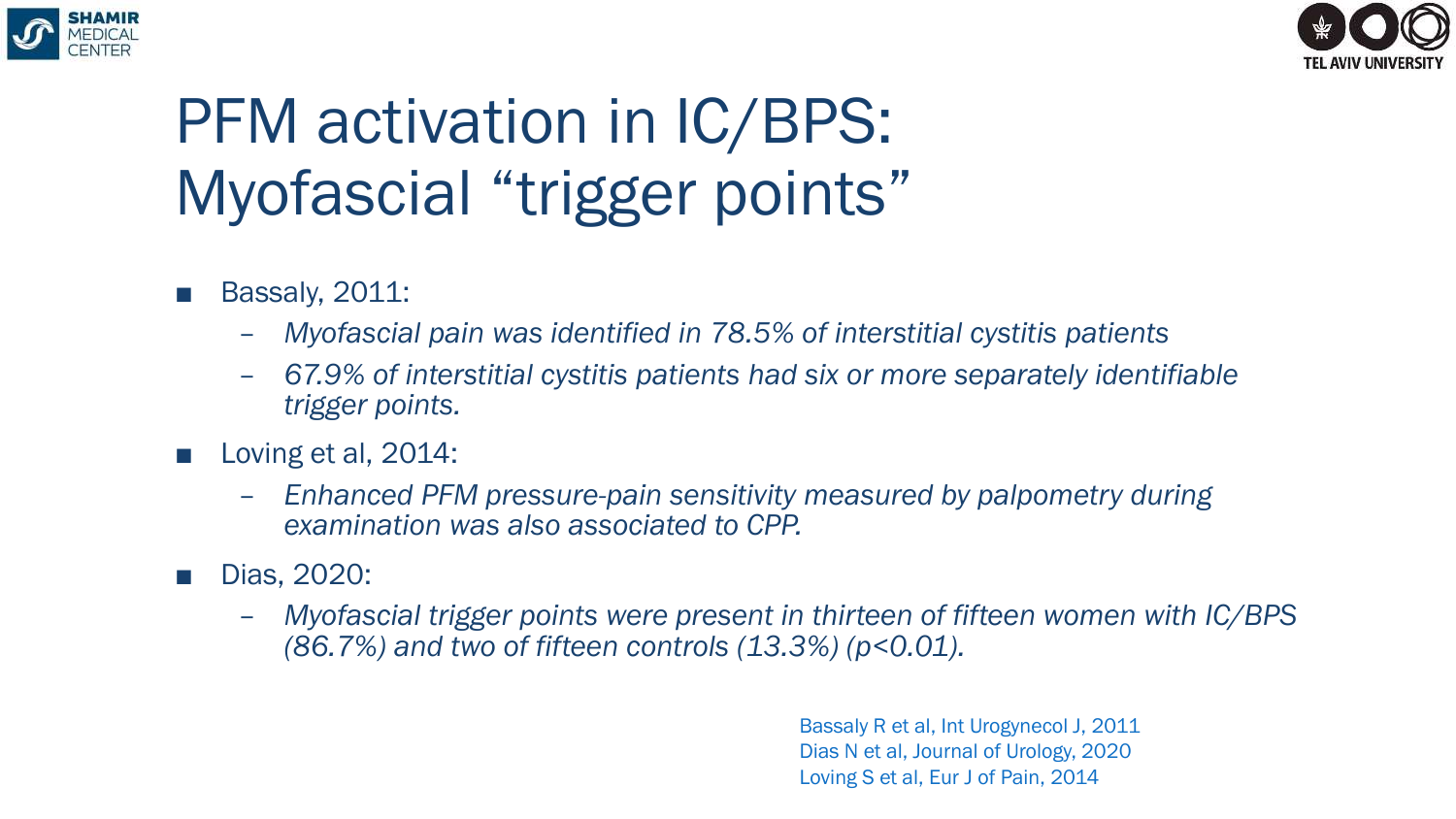

## IC/BPS and sexual abuse



| Author and year            | <b>Study design</b>                      | N. of subjects                                                                                                       | <b>Outcome measures</b>                                                                                                                                             | <b>Results</b>                                                                                                                                                                                                                                       |
|----------------------------|------------------------------------------|----------------------------------------------------------------------------------------------------------------------|---------------------------------------------------------------------------------------------------------------------------------------------------------------------|------------------------------------------------------------------------------------------------------------------------------------------------------------------------------------------------------------------------------------------------------|
| Peters et al, 2007         | cross-sectional<br>case-control<br>study | 215 IC/BPS<br>464 controls<br>121 with history<br>suggestive of IC/BPS                                               | survey including more than 100<br>questions related to physical and<br>psychological health                                                                         | - A higher proportion of IC/BPS patients reported a history of abuse than controls<br>$(37\% \text{ vs } 22\%, \text{ p } < 0.001)$<br>- 17.7% of IC/BPS patients vs 8.2% controls reported sexual abuse (p 0.001)                                   |
| Goldstein et al,<br>2008   | Cross-<br>sectional                      | 141 IC/BPS patients                                                                                                  | <b>BDI-II, Drossman Abuse Questionnaire</b>                                                                                                                         | 36% reported sexual abuse which is higher than the US average                                                                                                                                                                                        |
| Seth and<br>Teichman, 2008 | Retrospective<br>case-control<br>study   | 119 women with<br>newly diagnosed<br>IC/BPS<br>- 30 SA history<br>- 89 comparisons                                   | History and PE, voiding diary, PUF,<br>ICSI and ICPI scores, FSFI, urinalysis,<br>office cystoscopy or cystoscopy with<br>hydrodistention, LUTS and pain<br>history | <b>SA history</b><br>• larger voided volumes, less daytime frequency and nocturia<br>• more tenderness on palpation of the suprapubic area, vulva, posterior vaginal<br>wall, cervical motion and rectum<br>• lower FSFI scores for all domains      |
| Nickel et al, 2011         | Cross-<br>sectional                      | 207 IC/BPS patients<br>117 controls                                                                                  | CTES, ICSI and ICPI<br>MPQ-SF, CES-D, STAI, PCS. FSFI                                                                                                               | • IC/BPS cases reported higher prevalence of "raped or molested" compared to<br>controls (24.0% vs. 14.7%; $p = 0.047$ )<br>• Cases reporting previous sexual abuse endorsed greater sensory pain,<br>depression and poorer physical quality of life |
| Naliboff et al,<br>2015    | Longitudinal<br>cohort                   | 233 female 191<br>$\bullet$<br>male UCPPS<br>patients<br>235 female and<br>$\bullet$<br>182 male healthy<br>controls | a comprehensive battery of symptom,<br>psychosocial, and illness impact<br>measures                                                                                 | Both male and female UCPPS patients show higher levels of current and lifetime<br>stress                                                                                                                                                             |
| Chiu et al, 2017           | Cross-<br>sectional study                | 94 IC/BPS<br>47 patients with acute<br>cystitis                                                                      | PUF, Brief Betrayal Trauma Survey,<br>Beck Depression inventory, Traumatic<br>dissociation scale                                                                    | Traumatizing events perpetrated by close others during childhood were the most<br>salient features discriminating IC/BPS patients from controls                                                                                                      |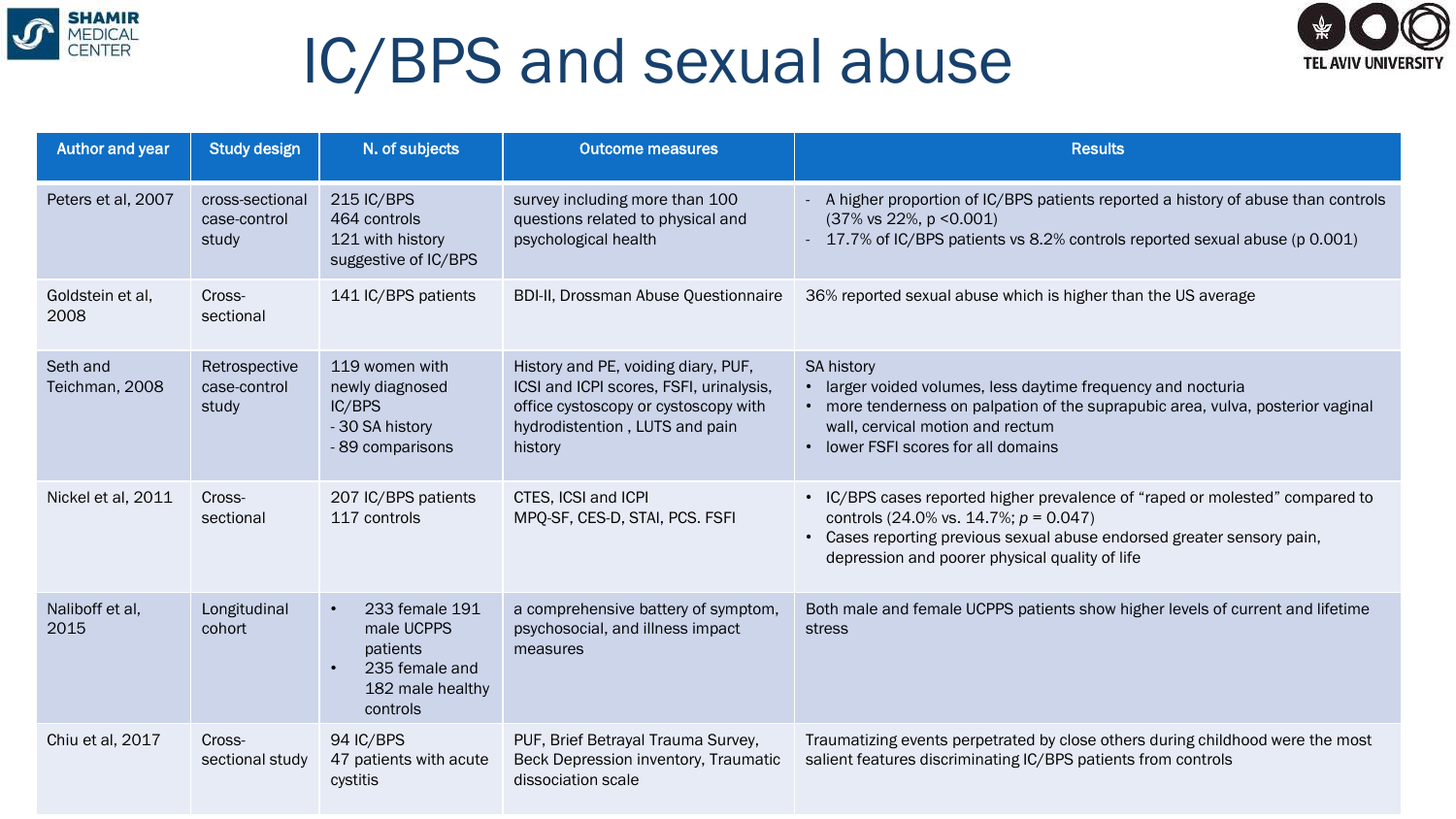

- Maltreatment in childhood (MC) correlates with an impaired function of the hypothalamic–pituitary– adrenal (HPA) axis and a chronic inflammatory state
- MC may result in **increased levels of C**reactive protein (CRP), fibrinogen, and pro-inflammatory cytokines
- Central sensitization
- Some have hypothesized that the inability to self-regulate emotions leads to an increased perception of threat and an increase in the " fight or flight" sympathetic response

– Hypocortisolism has been described as a reaction to acute stress situations in healthy adults with a history of MC, as well as in persons with chronic pain

Abuse leads to limbic dysfunction in the anterior cingulate cortex, hippocampus, and amygdala > hypervigilance for pain sensation from pelvic organs >> descending induction of pathologic changes, typically manifest by muscle contraction



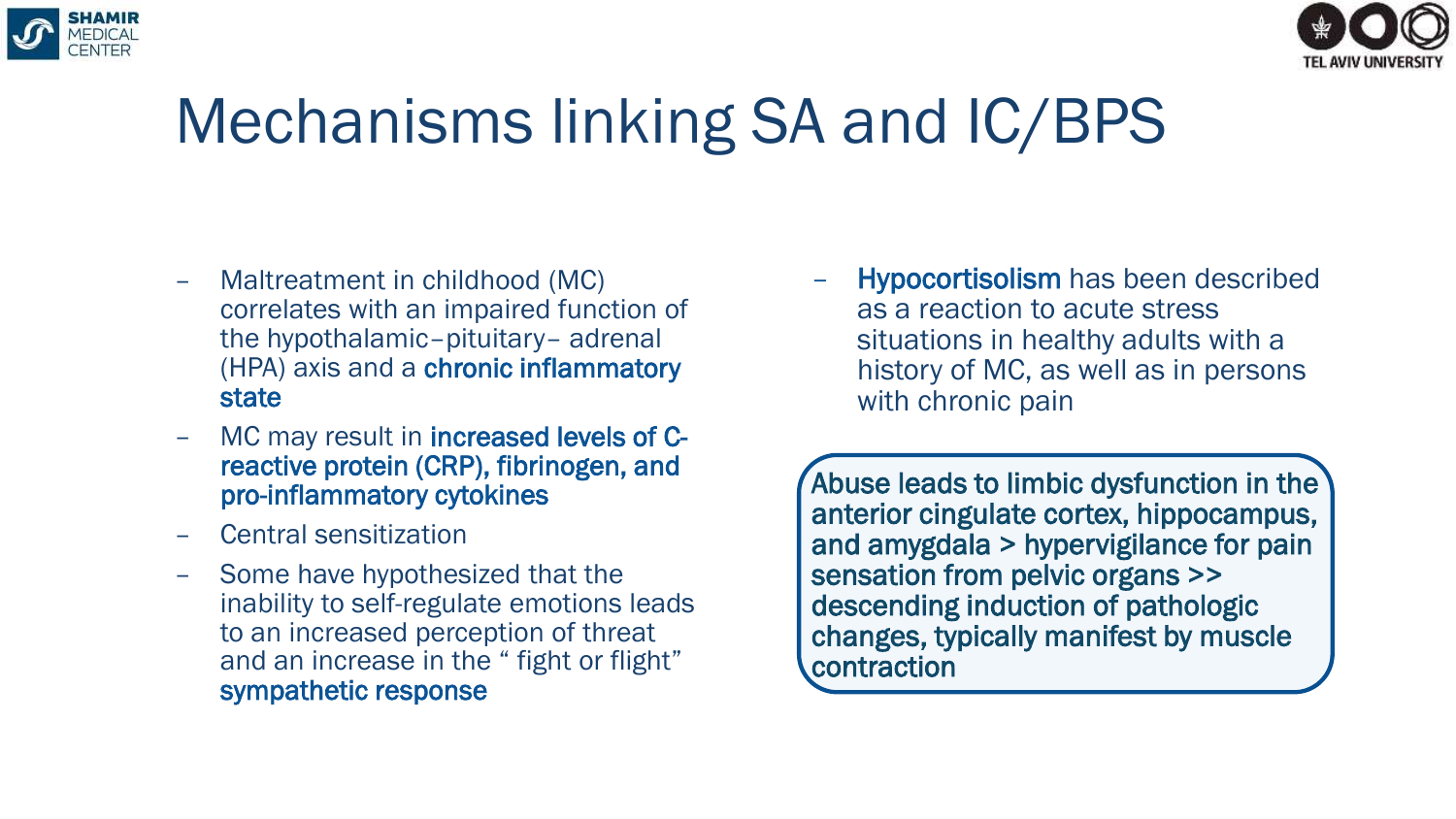



#### Pelvic floor overactivity as an emotional response

- In cases of actual or imminent physical or mental pain the pelvic floor muscles will involuntarily, and often unconsciously, contract
- Pelvic floor activity was found to be significantly enhanced during sexually threatening film excerpts, but also during anxiety evoking film clips without sexual content

In sexual abuse survivors, the pattern of pelvic floor activity was highest during the sexually threatening film clip and the film clip with consensual sexual content.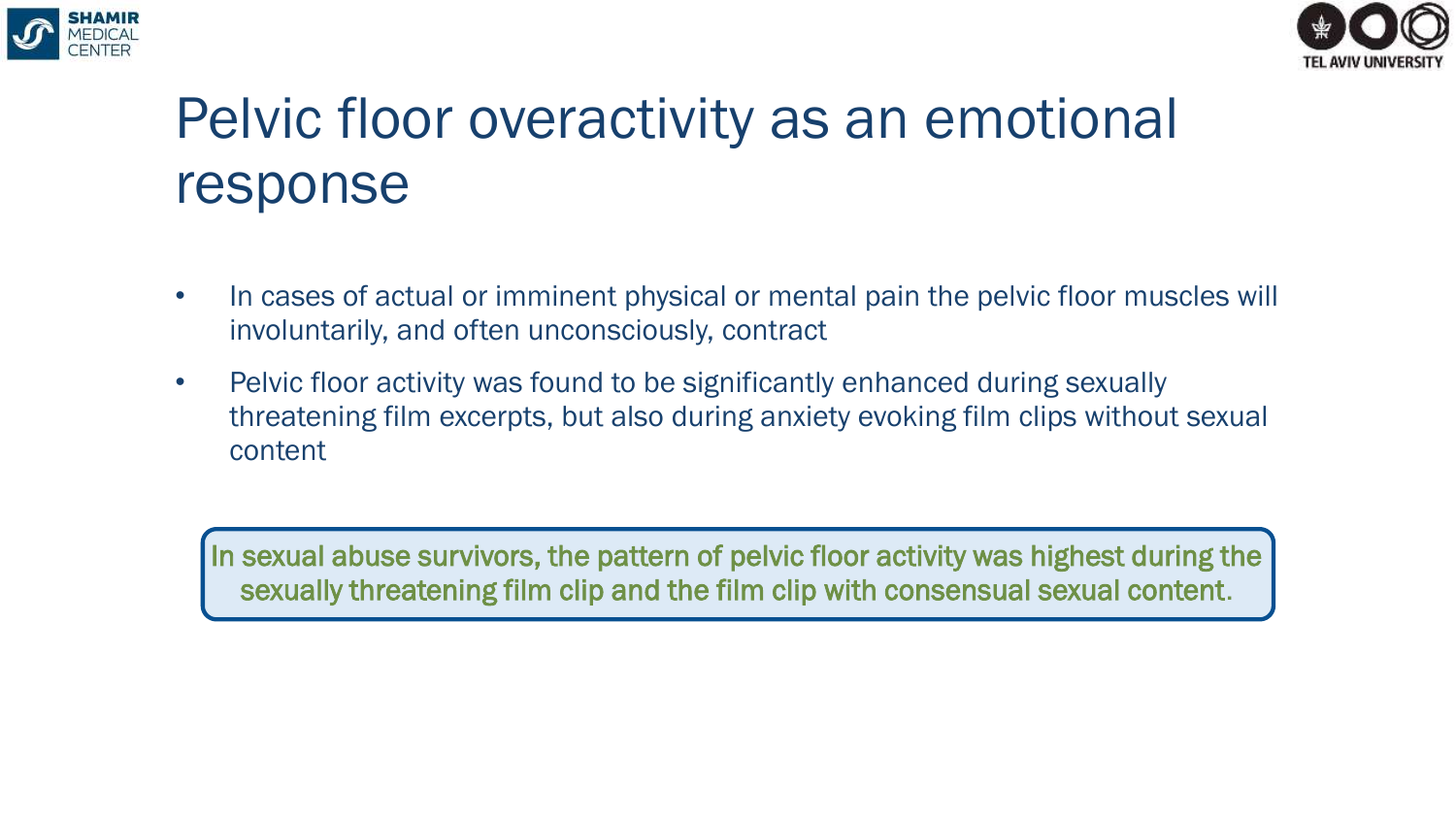



# Psychological Assessment of OPF

- "pain is an unpleasant sensory and emotional experience, which is associated with actual or potential tissue damage…"
- a biopsychosocial framework when approaching persistent sexual pain
- Empathy and motivational interviewing skills are critical
- Several validated questionnaires are recommended in order to evaluate symptoms that correlate with:
	- *fear-avoidance – Tampa Scale for Kinesiophobia (TSK)*
	- *pain catastrophizing - Pain Catastrophizing Scale (PCS)*
	- *central sensitization - Central Sensitization Inventory (CSI)*
	- *anxiety and depression - The Depression, Anxiety, Stress Scale (DASS)*

French DJ et al, Pain 2007;127:42–51. Quartana PJ et al, Expert Rev Neurother 2009;9:745–58. Nijs J et al, Drug Ther Bull 2019;57:60–3. Nilges P, Essau C. Schmerz 2015;29:649–57.